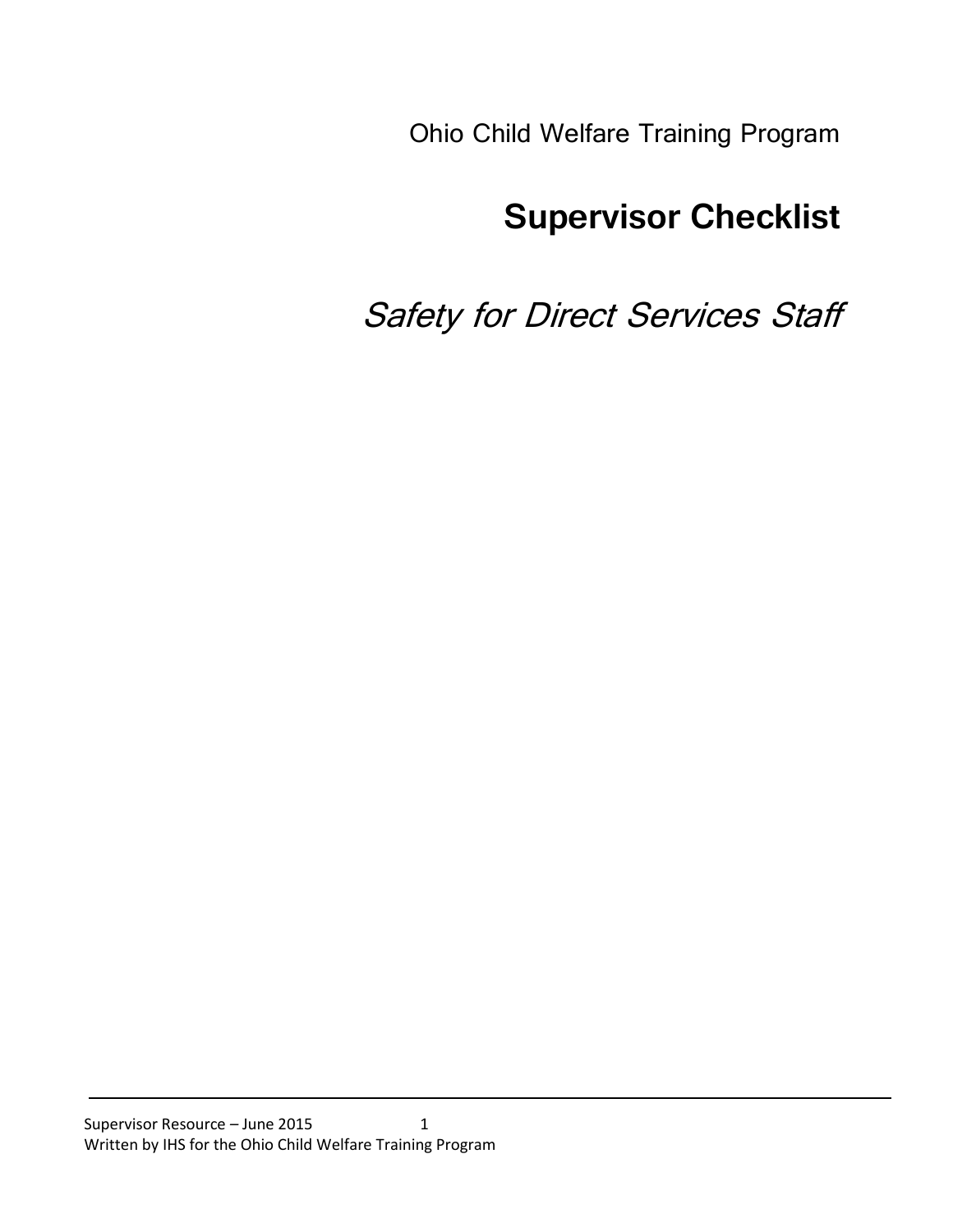June 2010

Written by the Institute for Human Services for the Ohio Child Welfare Training Program and The Ohio Department of Job and Family Services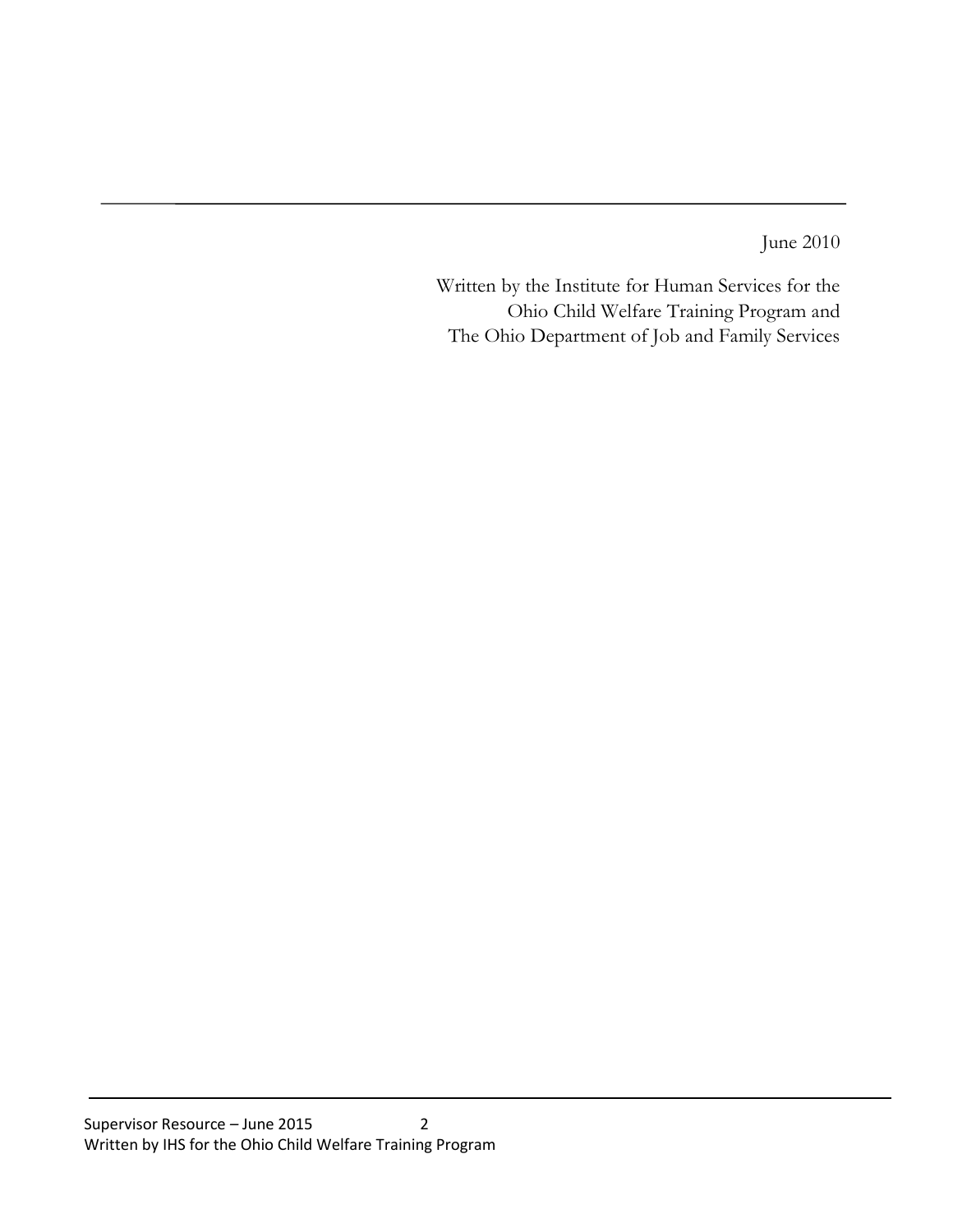# **Safety for Direct Services Staff**

Safety of direct services staff, in the office and in the field, is a vital issue that must remain at the forefront at all times. Supervisors should stress the importance of all staff giving primary attention to safety issues.

## **Items to Review in Unit Meetings**

The following are items to periodically review, at regular intervals or when a safety incident warrants immediate focus. *Supervisors should stress the importance that all staff consistently follow safety policies and procedures.*

 $\Box$  Accessing and using resources available through the agency to establish and maintain staff safety:

- Agency or community security personnel to protect staff and manage dangerous individuals
- Safety equipment and communication technology
- **Critical Incident Reports**

 $\Box$  Agency safety policies and procedures regarding:

- Disclosing personal information
- Work-related driving, transporting clients, or using public transportation
- When to "team" a field or home visit with another caseworker
- Role of Community law enforcement in accompanying workers on home visits in potentially dangerous situations
- Reviewing case information to determine potential for danger prior to the first home visit
- Reviewing potential for danger throughout the worker's involvement in the case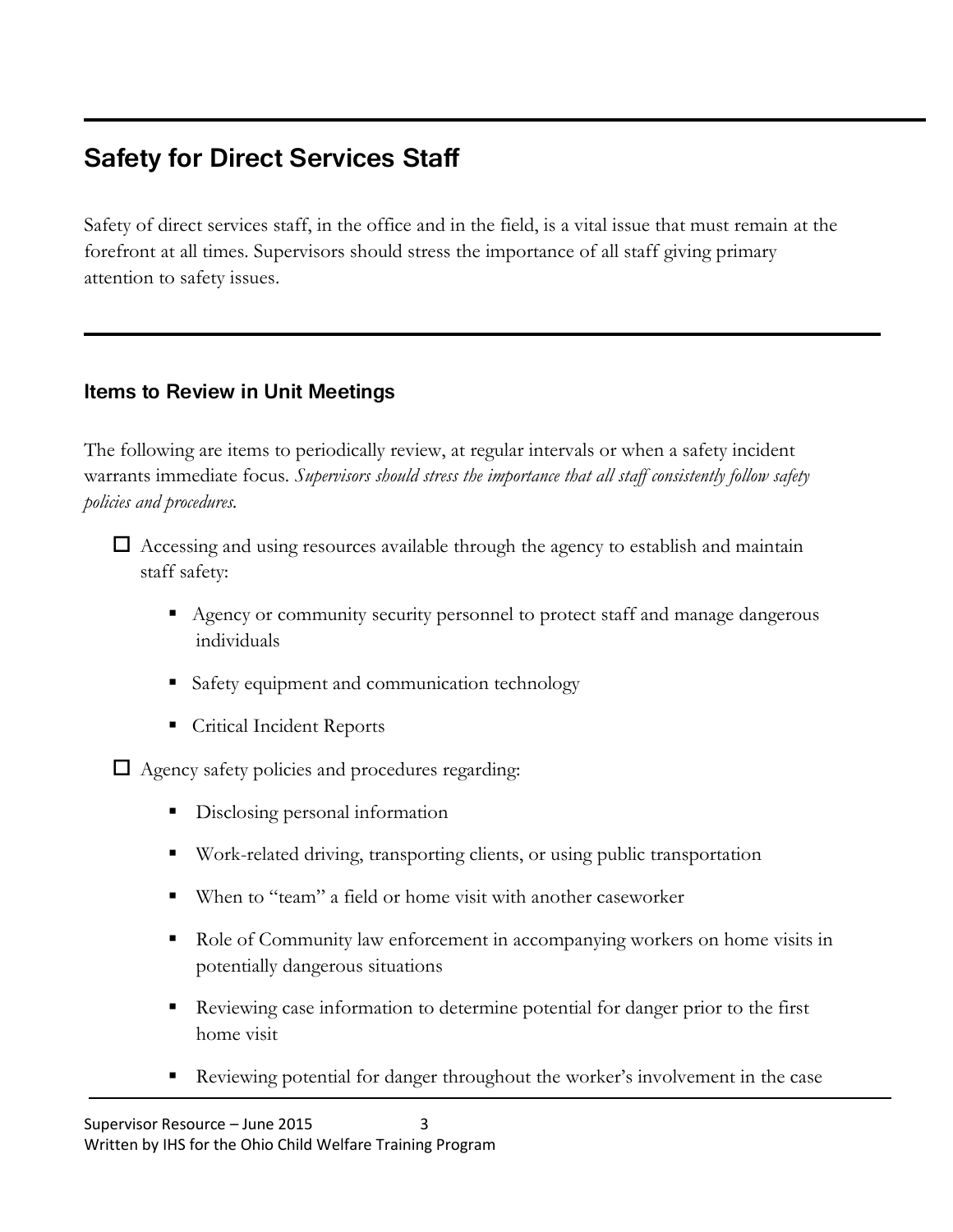$\Box$  Agency policies and protocols for safety issues in the physical environment in the agency. Ask if staff have additional suggestions or concerns.

- Positioning of furniture in office or interview room
- Alerting nearby staff if sensing hostility in client
- Using in-agency safety equipment (panic buttons, etc.)

 $\Box$  Safety policies and protocols for home visits – Acknowledge that working with clients in their homes increases caseworkers' feelings of vulnerability.

- Asking for a police officer or co-worker to accompany a worker who feels vulnerable
- Continually assessing the environment for danger; being aware of non-verbal behavior
- Maintaining a respectful demeanor to clients
- While in a client's home, caseworkers should keep coat/purse/keys/work bag with them
- Knowing when situation is escalating and how to affect a "strategic" retreat if the situation becomes unsafe

 $\Box$  Have all staff attend training in the following safety topics, and then periodically review strategies in unit meeting:

- Strategies to disarm anger and de-escalate a potentially dangerous situation
- Behavioral indicators and verbal and non-verbal cues that clients or co-workers may be dangerous to themselves or others, including erratic or despondent behavior, symptoms of substance abuse, and escalating hostility

### **Additional Items to Review in Unit Meetings**

 $\Box$  Require staff to keep the office notified of their whereabouts whenever they are in the field and on home visits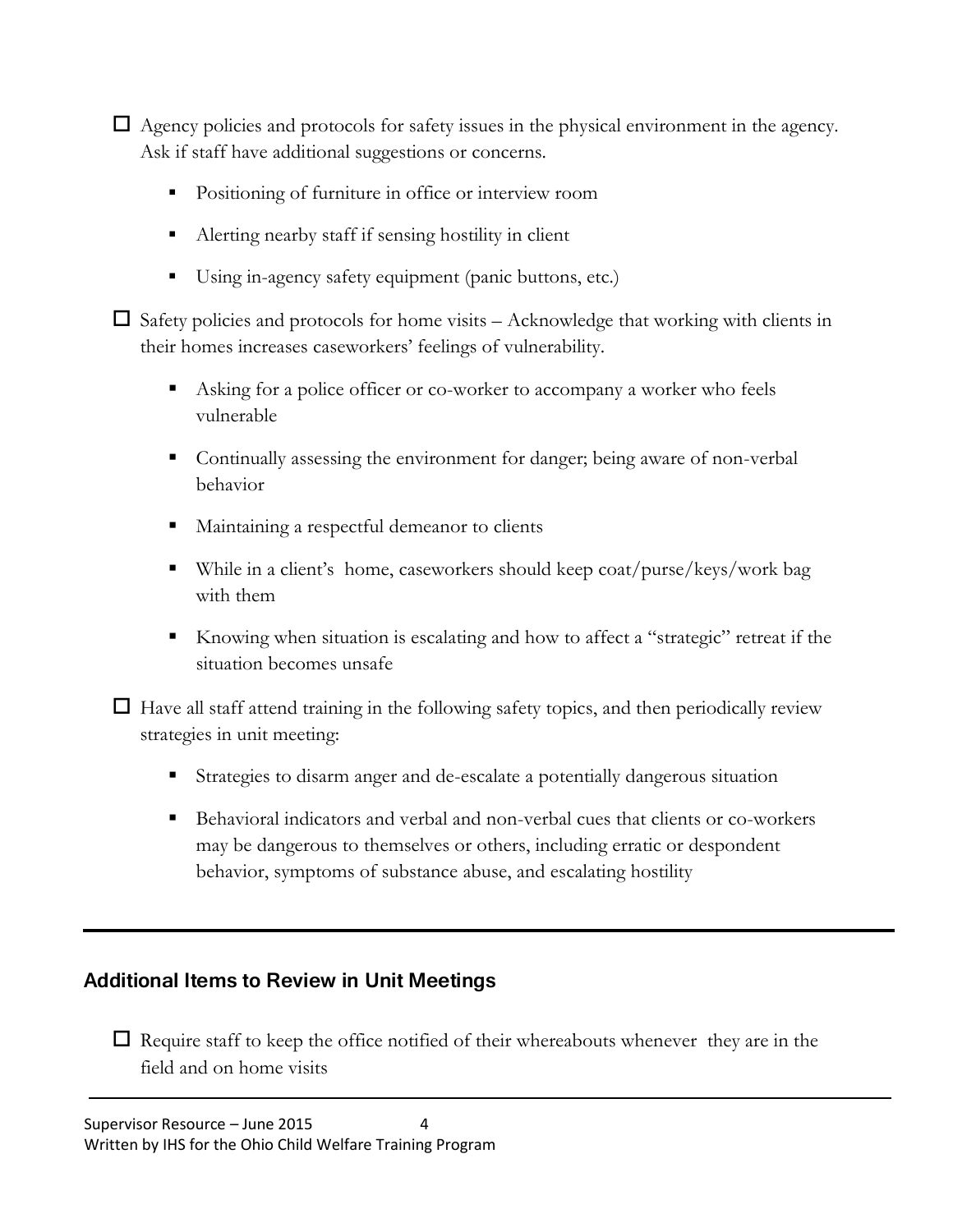$\Box$  Periodically schedule practice of de-escalation and self-defense techniques during unit meetings

#### **Items to Review in Case Conferences**

 $\Box$  Review all cases for potential danger to worker at each case conference:

- Does the caseworker have current safety concerns about any case
- Is danger increasing or decreasing?
- Does the worker feel vulnerable?
- What are the worker's choices of action based on risk? Team approach, law enforcement back up?

 $\Box$  Reiterate the importance of following safety protocol:

- Checking case information before making an initial home visit or interviewing a client in the office
- Making sure the office knows caseworker's location at all times
- "Teaming" a home visit or requesting law enforcement back up if the worker has safety concerns

### **Supervisory Strategies**

- $\Box$  Model and communicate to staff the agency's commitment to worker safety
- $\Box$  Keep safety issues forefront with staff, in day-to-day work and by reviewing safety issues and procedures in unit meetings
- $\Box$  Be consistent in requiring unit staff adherence to agency policies and protocols regarding safety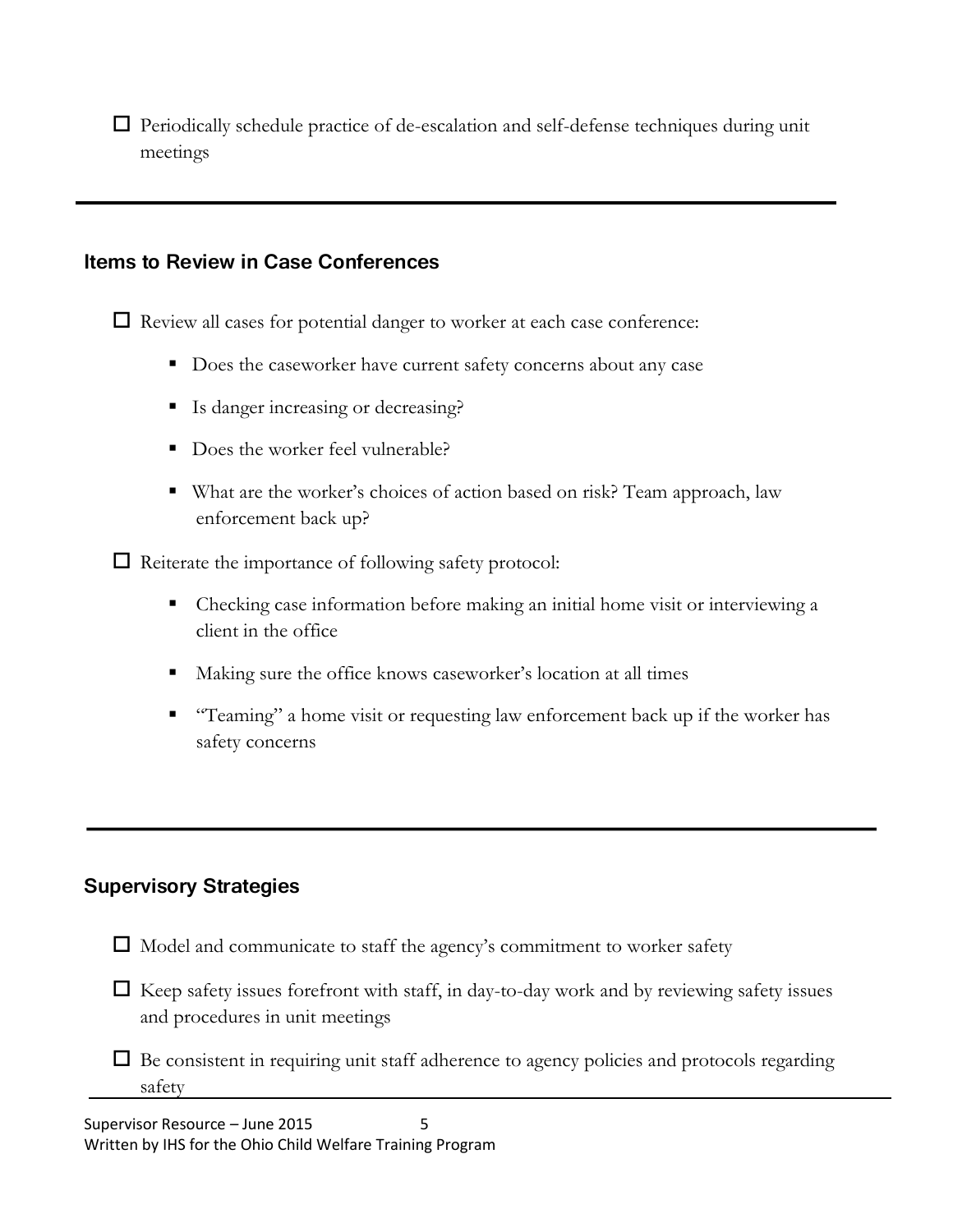- $\Box$  Clearly communicate safety information to staff in a way that will alert staff of possible danger without creating rumors or unnecessary alarm
- $\Box$  Review the following case information before each first visit by a worker to identify client-related factors that would indicate a potential dangerous situation when interviewing the client in the workplace or on home visits.
	- Factors regarding the client's functioning and history (including history of violence, mental illnesses, substance abuse or volatile behavior)
	- Case situations that may be inherently threatening and stressful to clients, and may result in desperate behavior (including removal of children, filing criminal charges against client)
- $\Box$  Regularly review cases for potential danger. Always consider safety and issue in volatile case situations such as removal of child, termination of parental rights, or difficult visitation situations
- $\Box$  Monitor workers' schedules. Ensure that the office knows whereabouts of workers at all times when they are out of the office
- $\Box$  Be supportive of workers' fears and concerns about safety. Ask staff whether they have current safety concerns with their caseloads
- $\Box$  Remind caseworkers to evaluate safety on continual bases. They should also be encouraged to listen to their own concerns. If a situation, client, or home feels dangerous, the worker must be given explicit permission to act
- $\Box$  Has a new worker participated in safety training prior to going out on a home visit? If not, review basic safety precautions with worker, and use a team approach in any case the risk may be present
- $\Box$  Attend training with unit staff that addresses safety in the work place and the home. After training, provide opportunities to practice skills. Suggested training topics include:
	- Immediate and ongoing assessment of the environment "situational awareness"
	- Crisis intervention
	- Verbal de-escalation
	- **Personal defense techniques**